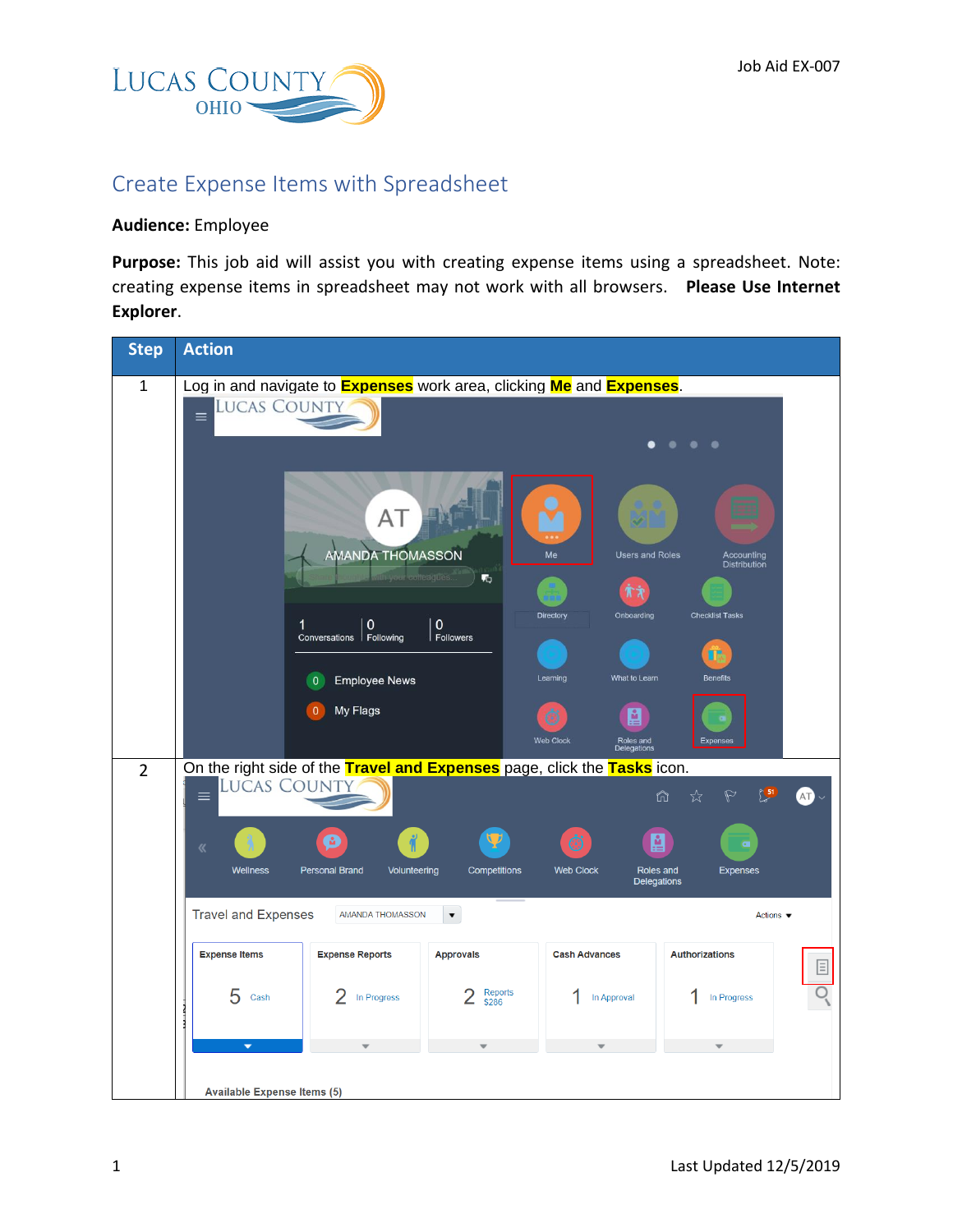

| 3      |                                                                                                                                                                                                    |  |  |  |  |  |  |  |  |  |
|--------|----------------------------------------------------------------------------------------------------------------------------------------------------------------------------------------------------|--|--|--|--|--|--|--|--|--|
|        | • Create Expense Items in Spreadsheet                                                                                                                                                              |  |  |  |  |  |  |  |  |  |
|        | • Manage Bank Accounts                                                                                                                                                                             |  |  |  |  |  |  |  |  |  |
|        |                                                                                                                                                                                                    |  |  |  |  |  |  |  |  |  |
|        | • Manage Delegates                                                                                                                                                                                 |  |  |  |  |  |  |  |  |  |
|        | • View Cumulative Mileage                                                                                                                                                                          |  |  |  |  |  |  |  |  |  |
|        |                                                                                                                                                                                                    |  |  |  |  |  |  |  |  |  |
|        | Click on the <b>Create Expense Items in Spreadsheet</b> menu item.                                                                                                                                 |  |  |  |  |  |  |  |  |  |
| 4      | A dialog box displays "Do you want to open or save CreateExpenseItems.xlsx?"                                                                                                                       |  |  |  |  |  |  |  |  |  |
|        | Do you want to open or save CreateExpenseItems.xlsx from eieb-dev1.fa.us6.oraclecloud.com?                                                                                                         |  |  |  |  |  |  |  |  |  |
|        | Open<br>Save<br>Cancel<br>×                                                                                                                                                                        |  |  |  |  |  |  |  |  |  |
|        | Click the <b>Open</b> button. The file will open with Microsoft Excel.                                                                                                                             |  |  |  |  |  |  |  |  |  |
| 5<br>6 | If a security message displays, click <b>Allow</b> to proceed with the creation of the spreadsheet.<br>The spreadsheet opens in protected view with a single tab titled "Expense Items". Click the |  |  |  |  |  |  |  |  |  |
|        | <b>Enable Editing</b> button at the top of the spreadsheet to open the spreadsheet for input.                                                                                                      |  |  |  |  |  |  |  |  |  |
|        | File<br>Home Insert Draw Page Layout Formulas Data Review View Help                                                                                                                                |  |  |  |  |  |  |  |  |  |
|        | Be careful—files from the Internet can contain                                                                                                                                                     |  |  |  |  |  |  |  |  |  |
|        | PROTECTED VIEW viruses. Unless you need to edit, it's safer to stay<br>Enable Editing<br>in Protected View.                                                                                        |  |  |  |  |  |  |  |  |  |
|        |                                                                                                                                                                                                    |  |  |  |  |  |  |  |  |  |
|        | fx<br>Α1                                                                                                                                                                                           |  |  |  |  |  |  |  |  |  |
|        | $\mathbf C$<br>B<br>D                                                                                                                                                                              |  |  |  |  |  |  |  |  |  |
|        | 5 VCLE.<br>$\overline{c}$                                                                                                                                                                          |  |  |  |  |  |  |  |  |  |
|        | 3                                                                                                                                                                                                  |  |  |  |  |  |  |  |  |  |
|        | 4<br>5                                                                                                                                                                                             |  |  |  |  |  |  |  |  |  |
|        | $\overline{6}$                                                                                                                                                                                     |  |  |  |  |  |  |  |  |  |
|        | 7                                                                                                                                                                                                  |  |  |  |  |  |  |  |  |  |
|        | 8                                                                                                                                                                                                  |  |  |  |  |  |  |  |  |  |
|        | 9                                                                                                                                                                                                  |  |  |  |  |  |  |  |  |  |
|        |                                                                                                                                                                                                    |  |  |  |  |  |  |  |  |  |
|        | 10                                                                                                                                                                                                 |  |  |  |  |  |  |  |  |  |
|        | 11                                                                                                                                                                                                 |  |  |  |  |  |  |  |  |  |
| 7      | Click Yes to the message "Do you want to Connect?" to allow connect to the Oracle                                                                                                                  |  |  |  |  |  |  |  |  |  |
| 8      | application.<br>Log on with your user name and password.                                                                                                                                           |  |  |  |  |  |  |  |  |  |
| 9      | Create an expense entry line.                                                                                                                                                                      |  |  |  |  |  |  |  |  |  |
| 10     | Click in the Expense template cell and select <b>XXXXXXXX-Expense Template</b> from the pull                                                                                                       |  |  |  |  |  |  |  |  |  |
|        | down list.                                                                                                                                                                                         |  |  |  |  |  |  |  |  |  |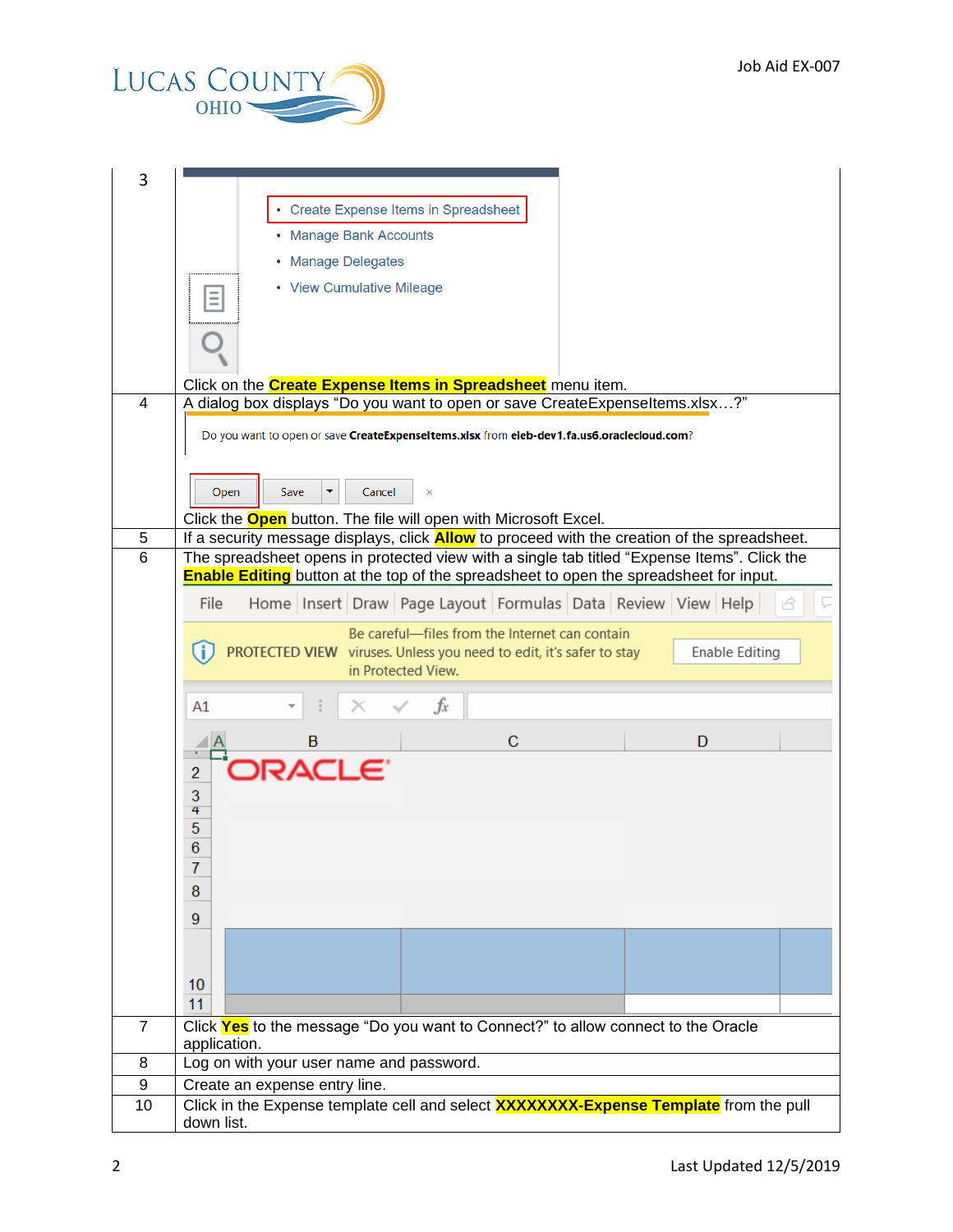

| 11 | To create each expense item entry line:                                                                                       |  |  |  |  |  |  |  |  |
|----|-------------------------------------------------------------------------------------------------------------------------------|--|--|--|--|--|--|--|--|
|    | Click in the <b>Expense Type</b> cell and select the correct Type from the pull down list<br>(Airfare, Hotel, etc.).          |  |  |  |  |  |  |  |  |
|    | Click in the <b>Date</b> cell and change to the date of the expense.                                                          |  |  |  |  |  |  |  |  |
|    | Add the <b>Amount</b> in US dollars.                                                                                          |  |  |  |  |  |  |  |  |
|    | Scroll to <b>Merchant Name</b> and add the Merchant (free format).                                                            |  |  |  |  |  |  |  |  |
|    | Repeat this for each expense item for a trip (such as Hotel, Per Diem, Rental Car, Gas).                                      |  |  |  |  |  |  |  |  |
| 12 | Click the <b>Upload Expense Items</b> box in the Upload tab in the top section of the spreadsheet.                            |  |  |  |  |  |  |  |  |
| 13 | Click Ok to upload as expense items (other options are to add to new report or to add to<br>existing report).                 |  |  |  |  |  |  |  |  |
| 14 | After the upload, expense item rows will show as "Row Inserted Successfully."                                                 |  |  |  |  |  |  |  |  |
| 15 | Click Ok to acknowledge the message "Refresh Expense Work area to see uploaded expense<br>items."                             |  |  |  |  |  |  |  |  |
| 16 | Close the spreadsheet and do not save. Return to the Oracle application window.                                               |  |  |  |  |  |  |  |  |
| 17 | Refresh the open window using the windows refresh icon or go to the Home page and return<br>to the Expense work area.         |  |  |  |  |  |  |  |  |
| 18 | The Expense Items Info Tile displays the uploaded expense items.                                                              |  |  |  |  |  |  |  |  |
|    | <b>Travel and Expenses</b><br>AMANDA THOMASSON <b>v</b>                                                                       |  |  |  |  |  |  |  |  |
|    | <b>Expense Items</b><br><b>Expense Reports</b>                                                                                |  |  |  |  |  |  |  |  |
|    |                                                                                                                               |  |  |  |  |  |  |  |  |
|    | $1$ Cash<br>1 In Progress                                                                                                     |  |  |  |  |  |  |  |  |
|    |                                                                                                                               |  |  |  |  |  |  |  |  |
|    | <b>Available Expense Items (1)</b>                                                                                            |  |  |  |  |  |  |  |  |
|    | Actions $\blacktriangledown$<br>Add to Report ▼<br>+ Create Item<br><b>Create Report</b>                                      |  |  |  |  |  |  |  |  |
|    | Merchant $\equiv$<br>Date $\blacktriangledown$<br>Location $\equiv$<br>Description $\equiv$<br>$\Box$<br>$Amount =$<br>Type 1 |  |  |  |  |  |  |  |  |
|    | 8/22/19<br>$\Box$<br>Airfare<br>$0.00$ USD<br>Misc<br>Columbus, OH                                                            |  |  |  |  |  |  |  |  |
|    |                                                                                                                               |  |  |  |  |  |  |  |  |
|    | For any expense item you wish to edit, click on the <b>Date</b> hyperlink. This will open the Expense                         |  |  |  |  |  |  |  |  |
|    | Item window for editing.                                                                                                      |  |  |  |  |  |  |  |  |
| 19 | Use the Expense Item window to update one of more of the following fields:                                                    |  |  |  |  |  |  |  |  |
|    | *Date (date of expense)                                                                                                       |  |  |  |  |  |  |  |  |
|    | <b>*Expense Template</b>                                                                                                      |  |  |  |  |  |  |  |  |
|    | *Expense Type (from pull down list)                                                                                           |  |  |  |  |  |  |  |  |
|    | <b>*Amount</b>                                                                                                                |  |  |  |  |  |  |  |  |
|    | * <b>Expense Location</b> (Geographic search)                                                                                 |  |  |  |  |  |  |  |  |
|    | Optionally <b>Number of Days</b><br><b>Optionally Daily Amount</b>                                                            |  |  |  |  |  |  |  |  |
|    | *Description (free format)                                                                                                    |  |  |  |  |  |  |  |  |
|    | <b>Merchant Name</b> (free format).                                                                                           |  |  |  |  |  |  |  |  |